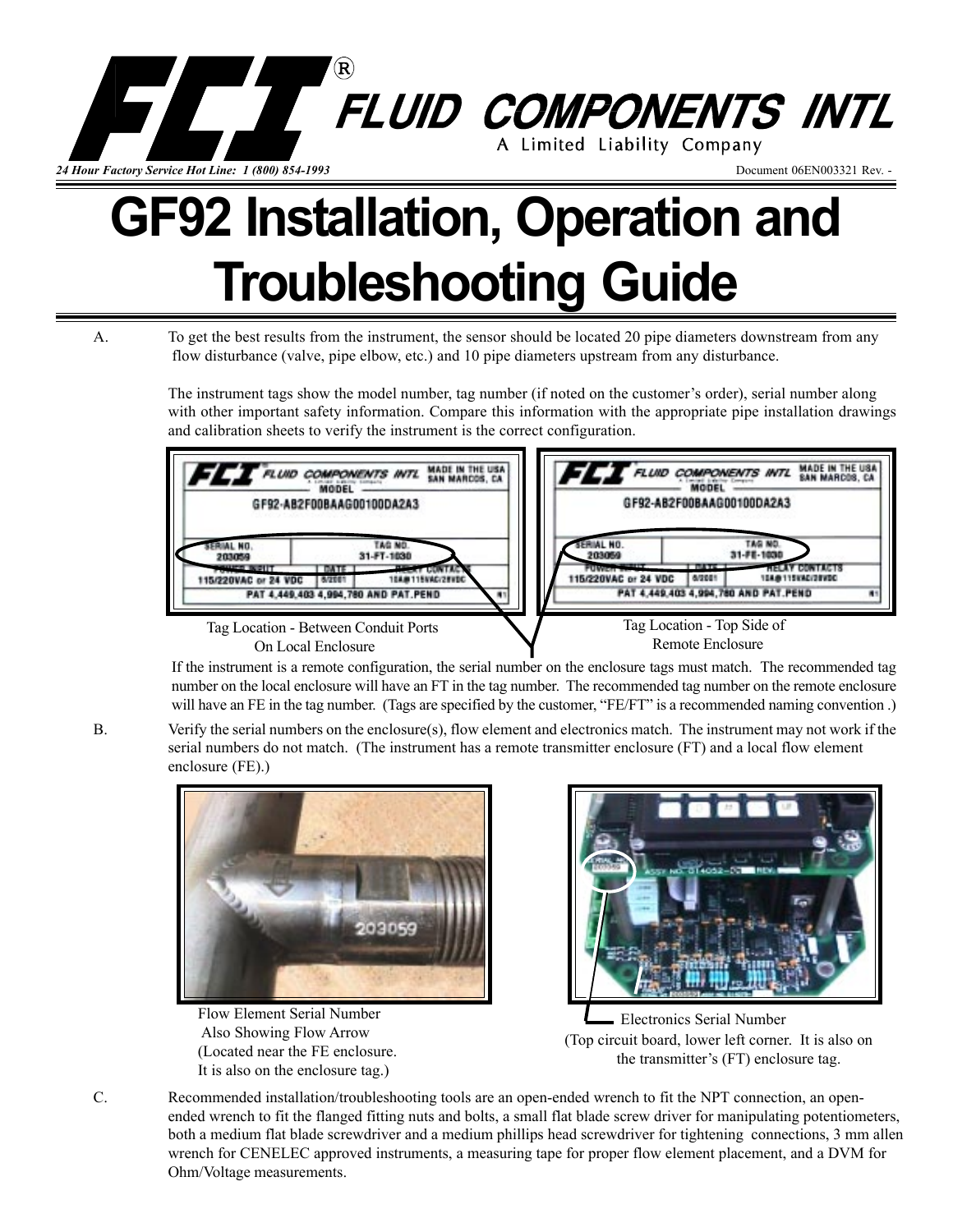# **Step 2. Flow Element Installation**



**Alert:** DO NOT change the orientation of the flow element in the enclosure as the interconnecting RTD and heater wiring could be stressed and damaged. DO NOT apply any torque to the flow element enclosure - only apply to the pipe surface itself.

Install the flow element, with the flow arrow (shown on Page 1) in the direction of media flow. The remote enclosure, local enclosure, flow element and electronic transmitter serial numbers must all match.

For flange mount flow elements, attach the process mating flange with care. The correct orientation of the flow element must be maintained to ensure the calibrated accuracy.

- Verify that the process media flow is in the same direction as the arrow on the flat machined area.
- Apply the appropriate gasket and/or sealant to flange mount as required.
- Mate flow element flange to process mount keeping flat oriented properly.
- Attach with bolt, two flat washers, lock washer and nut for each bolt hole, apply lubricant/sealant to male threads and torque. Refer to ANISI B16.5 specifications.

For NPT pipe thread installations, apply sealant to the male threads. Carefully place in the process media line with the machined flat facing up. Tighten the process connections. To avoid leaks do not overtighten or cross-thread connections.

Shown below is the NPT mounting option. Other options are flange mount and butt weld mount. See the Installation Section in the GF Series Manual, Document Number 06EN003229 for more details.



In-Line GF92 Flow Element and Enclosure Local NEMA 4 &7 Enclosure Dimensions







Remote Enclosure NEMA TYPE 4X Dimensions (Option) Remote Explosion Proof Enclosure Dimensions (Option)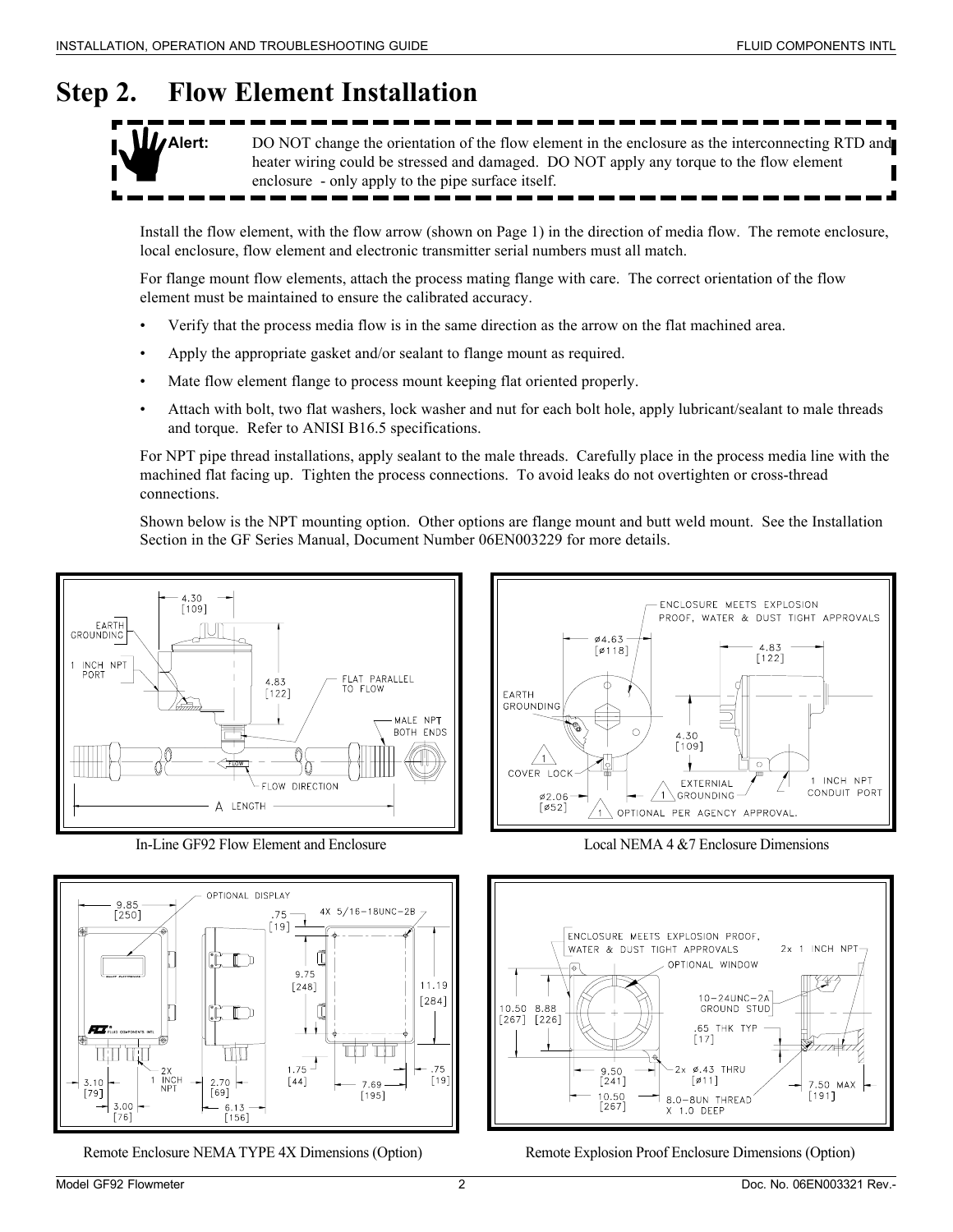# **Step 3. Wiring Preparation**

Before the instrument is opened to install the wiring, FCI recommends that the following ESD precautions be observed:

Use a wrist band or heel strap with a 1 megohm resistor connected to ground. If the instrument is in a shop setting there should be static conductive mats on the work table and floor with a 1 megohm resistor connected to ground. Connect the instrument to ground. Apply antistatic agents such as Static Free made by Chemtronics (or equivalent) to hand tools to be used on the instrument. Keep high static producing items away from the instrument such as non-ESD approved plastic, tape and packing foam.

The above precautions are minimum requirements to be used. The complete use of ESD precautions can be found in the U.S. Department of Defense Handbook 263.

Open the instrument enclosure to expose the terminal strips. The orientation of the connectors are shown below:



GF92 Terminal Strip, Power Option Switch and Fuse Orientation

## **Step 4. Wiring the Instrument**



Only qualified personnel are to wire or test this instrument. The operator assumes all responsibilities for safe practices while wiring or troubleshooting.



The instrument contains electrostatic discharge (ESD) sensitive devices. Use standard ESD precautions when handling the flow transmitter.

## **Wiring the Instrument into the Customer Application:**

This section describes wiring to the transmitter inputs, outputs and interconnection cabling for the remote enclosure. For best results route the output wiring through the opposite port from the power wiring. See the table on the next page to determine the size of wiring to be used versus the length of the wire.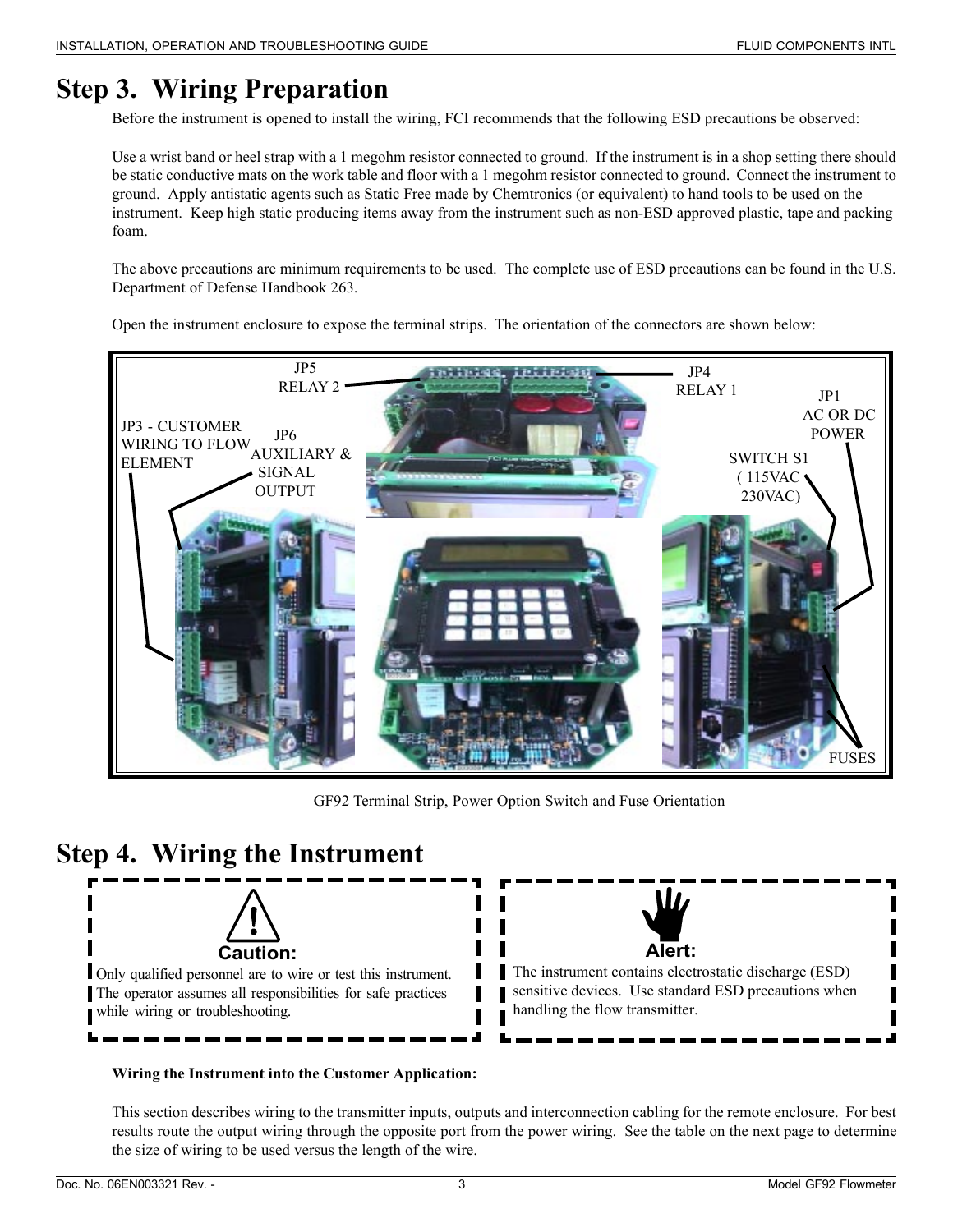|                                                 | <b>Maximum Distance for AWG</b> |                 |                  |                  |                  |                           |  |
|-------------------------------------------------|---------------------------------|-----------------|------------------|------------------|------------------|---------------------------|--|
| Connection                                      | $10$ ft.<br>(3m)                | 50 ft.<br>(15m) | 100 ft.<br>(31m) | 250 ft.<br>(76m) | 500 ft.<br>152m) | $1000$ ft.<br>(305m)      |  |
| AC Power                                        | 22                              | 22              | 22               | 20               | 18               | 16                        |  |
| Relay (2A, at<br>220VAC                         | 24                              | 22              | 20               | 16               | 12               | <b>Not</b><br>Recommended |  |
| Relay (10A, at<br>$120VA$ C or $24VDC$ )        | 22                              | 16              | 12               | Not Recommended  |                  |                           |  |
| <b>Flow Element Wires</b><br>for Remote Option* | 24                              | 24              | 24               | 22               | 22               | 18                        |  |

Wire Gauge Versus Distance Of Wire To Run

#### **Wiring the Instrument's Signal Output to the Customer Application:**

For Voltage Output:  $0 - 5$ ,  $0 - 10$  or 1 -5 Vdc; connect a positive wire to + E OUT and a negative wire to OUT COM. For Current Output:  $4 - 20$  mA; connect a positive wire to  $+ 1$  OUT and a negative wire to OUT COM.

Analog Output 2 is connected in a similar manor as Analog Output 1. (For Voltage Output: 0 - 5, 0 - 10 or 1 -5 Vdc; connect a positive wire to + E OUT2 and a negative wire to OUT 2 COM. For Current Output: 4 - 20 mA; connect a positive wire to + I OUT2 and a negative wire to OUT 2 COM.) See GF Series manual 06EN003229 for details.



Customer Connections, Analog Output Diagram

Analog Output Plug Location

**Alert:** Either voltage or current from the Analog Outputs can be connected to the customer application, not both. (Example: Voltage and current from analog output 1 cannot be connected.) However, one Analog Output can be wired for current and the other Analog Output can be wired for Voltage.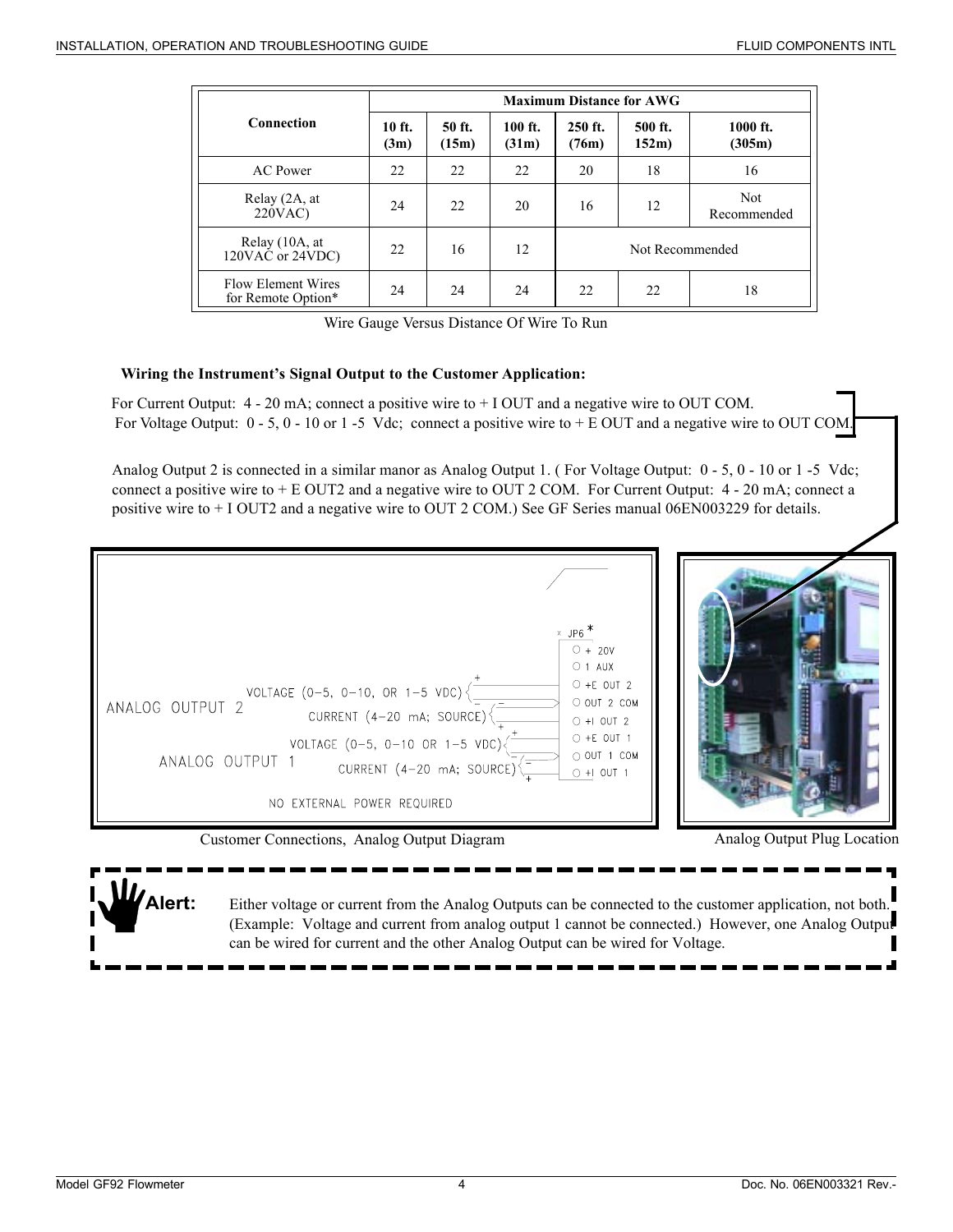#### **Wiring the Flow Element:**

Connect a shielded, 8 wire cable between the transmitter and the local enclosure terminal strip as shown below. Be sure the shield (ground wire) is connected to JP3 GND along with the wire from terminal block terminal 2. Do not connect the shield to the local enclosure (leave it floating).





Flow Element Wiring Diagram  $\sum$  (Be sure the jumper is in place Terminal 2 to terminal 4.)

Local Enclosure Wiring Diagram

| <b>Flow Element</b>              | <b>Transmitter</b> |  |  |
|----------------------------------|--------------------|--|--|
| <b>Terminal Block</b>            | JP3 (Terminal No.) |  |  |
| Terminal 5 (ACT)                 | ACT SEN (4)        |  |  |
| Terminal 5 (ACT)                 | ACTEXC (6)         |  |  |
| Terminal 4 (GND SEN) GND SEN (2) |                    |  |  |
| Terminal 3 (REF)                 | REF SEN (3)        |  |  |
| Terminal 3 (REF)                 | REF EXC (5)        |  |  |
| Terminal 2 (GND)                 | <b>GND</b><br>(1)  |  |  |
| Terminal 1 (HTR)                 | HTR $EXC(7)$       |  |  |
| Terminal 1 (HTR)                 | HTR SEN (8)        |  |  |





## **Wiring the Output Relays:**

The instrument contains two sets of alarm output relays (connectors JP4 Relay Output 1, and JP5 Relay Output 2). They can be wired by the customer as desired. ( $NO = Normally Open, NC = Normally Closed, Pole = Common$ )



Output Relay Wiring Diagram



Connectors JP5 and JP4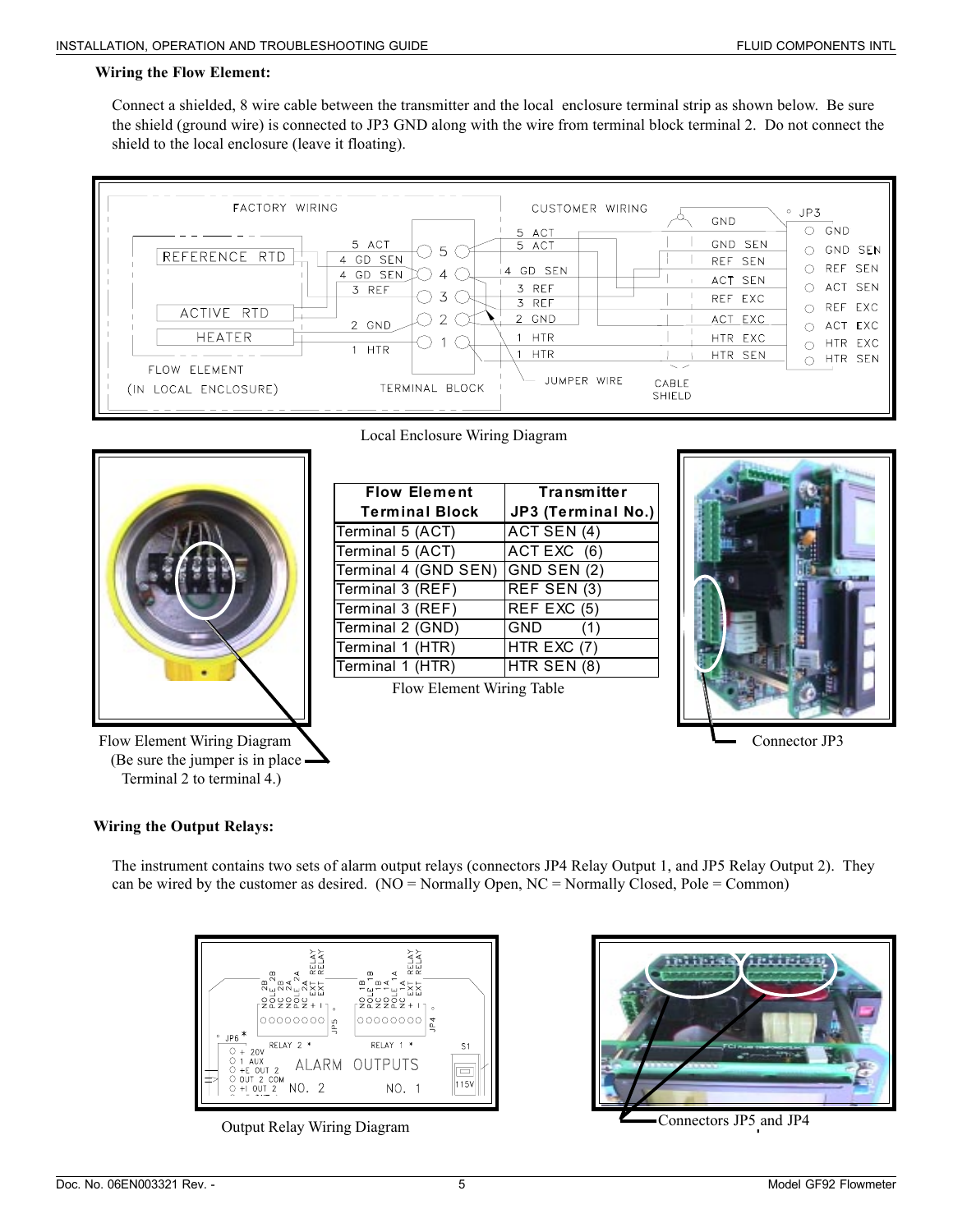## **Wiring the Input Power:**



## **Caution:**

FCI recommends placing an ON/OFF switch in line with the power source. When JP1 is connected to the power source the instrument is ON.

AC or DC power can be used to operate this instrument. For best results route the output signal wiring through the left port of the instrument enclosure and the power input wiring through the right port. See the wiring table on Page 4 to determine the minimum size of wiring to be used versus the length of the wire run to the power source.

#### **115 or 230 VAC Power Option**

The input power can be switched from 115 Vac to 230 Vac by moving switch S1 to the correct setting. (The instrument requires only AC or DC to be connected, not both.) Connect the hot side of the AC Line to AC Line, the neutral side to AC NEUT, and ground to EARTH GND. (Do not connect the local enclosure shield wire to the EARTH GND on this plug.)

#### **24 VDC Power Option**

If DC power is used, the AC Input and switch S1 are not pertinent. Wire the positive 24 volt input to +24V. Connect the negative wire to DC GND.



 $S<sub>1</sub>$ 230\ ⊟

OPERATING POWER

SELECT OPERATING

POWER<br>
(115 VAC, 230 VAC<br>
OR 24 VDC)

# **Step 5. Operation**

The instrument has been configured and calibrated to custom specifications. In-depth programming of the instrument in the field should not be necessary.

Apply power to the instrument. Wait 10 minutes for the instrument to stabilize. During this period the instrument may indicate a high flow condition. When the instrument is powered up, the instrument will display an initialization sequence. Then the instrument will display the normal operation information. Shown below is the normal operation window.



Normal Operation Window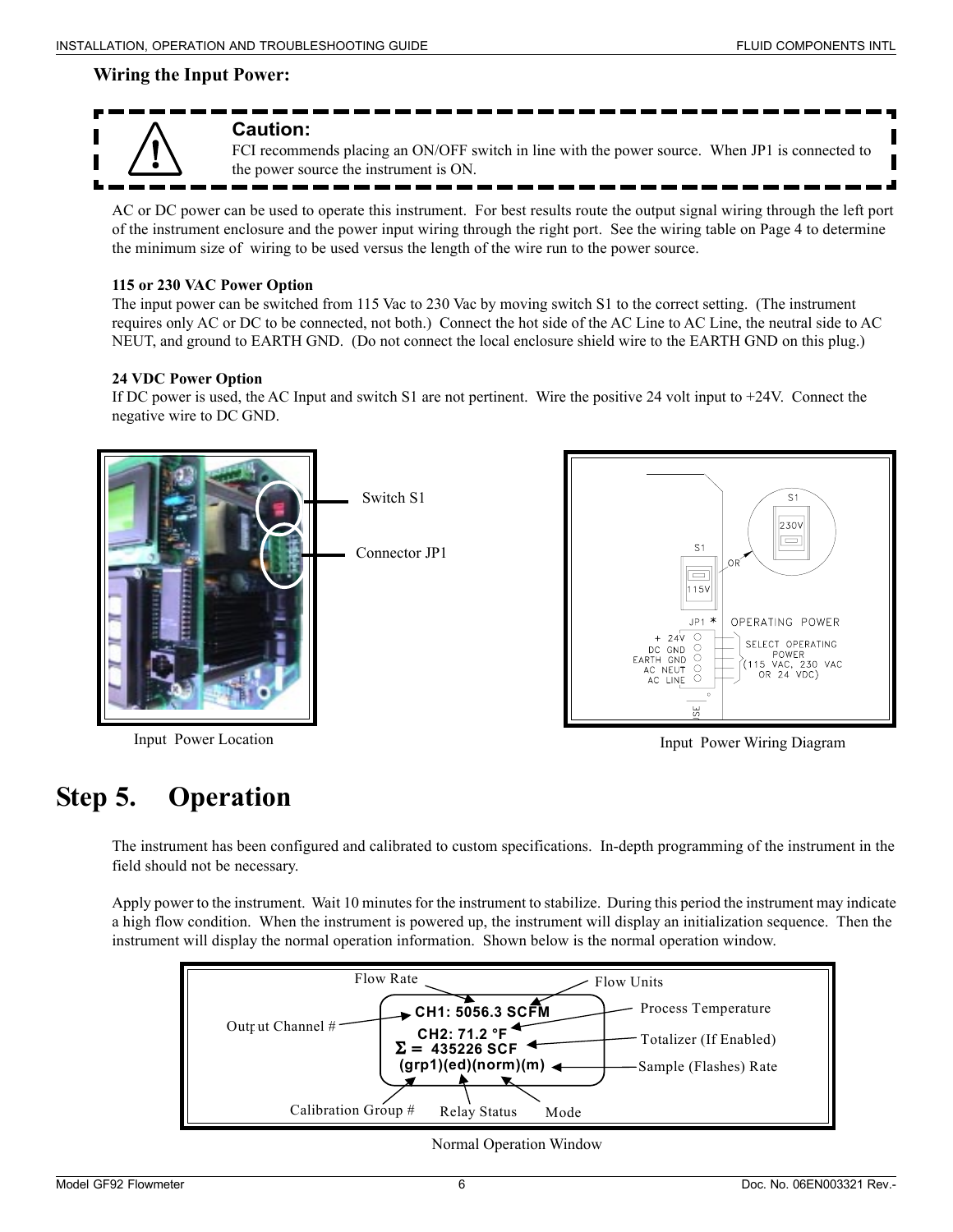## **Menu Control**

The prompt line displays appropriate key strokes for the required menu level. If a key is pressed that is not valid for that menu, Invalid Response will flash briefly across the prompt line. The key pad and key assignments are shown below:

| Title<br>Menu Level<br>Available Selections $\rightarrow$ | <b>Key</b>               | <b>Key Name</b>   | <b>Action</b>                                        |
|-----------------------------------------------------------|--------------------------|-------------------|------------------------------------------------------|
| 3.1.2 STD VOLUME<br>1=Cu feet<br>3=Cu meter               | $0 - 9$                  | Numeric           | Selects options and enters<br>numbers                |
| 3=Liters                                                  | Y                        | Yes               | Enter a yes response                                 |
| $(CF)? \triangleleft$<br>Current Selection Prompt Line    | N                        | No or $(N)$ ext   | Enter a no response or scrolls<br>to the next screen |
| Display Characteristics                                   |                          | Minus             | Enter a minus sign                                   |
|                                                           |                          | Decimal Point     | Enter a decimal point                                |
| Y<br>N<br>2<br>3                                          | $\overline{\phantom{0}}$ | <b>Back Space</b> | Moves cursor back one space                          |
| 5<br>6<br>4                                               | P                        | (P)rv or Previous | Scrolls to the previous screen                       |
| 7<br>8<br>9<br>P                                          | <b>ENTR</b>              | Enter             | Enters a numeric value or<br>response                |
|                                                           | <b>HOME</b>              | Home              | Returns to the Main Menu or<br>escapes from routines |
| <b>UP</b><br>#<br>0<br><b>ENTR</b><br><b>HOME</b>         | UP                       | Up                | Move current menu up one<br>level                    |
| $V_{\alpha\nu}$ D <sub>o</sub> $\lambda$                  |                          |                   | $V \sim \Lambda$ coi cumanta                         |

Key Pad

Key Assignments

At any time, the HOME key can be pressed and the main menu will display. HOME can be used to escape from most routines, or restart a progression into the menu structure.

When (N)ext is displayed on the prompt line, more than two menu selections are available. Press N to scroll through all the selections.

The UP key, will back-out of a menu level. The menu moves back one level each time the UP key is pressed. The UP key only functions when UP is displayed on the prompt line.

To make a selection, press the numeric key associated with the desired menu selection. The selection does not have to be displayed, but it must be one of the available selections.

The quick operation menu is shown below: